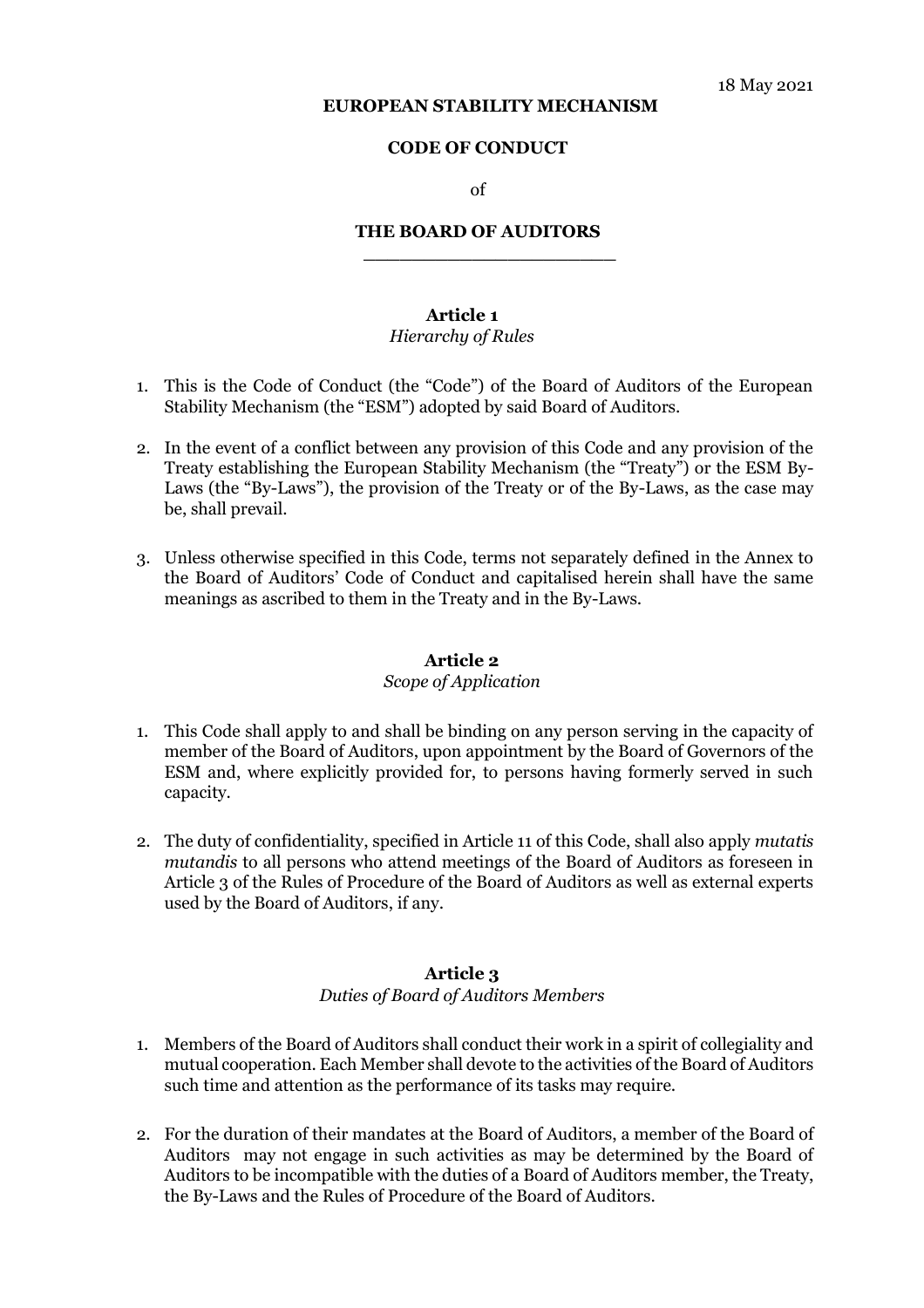### **Article 4**  *Standard of Conduct*

- 1. Members of the Board of Auditors shall perform their duties in full compliance with the Treaty, the By-Laws, this Code and Rules of Procedure as well as other guidelines of the Board of Auditors.
- 2. Members of the Board of Auditors shall conduct themselves, and perform their duties in a manner that safeguards and enhances public confidence in their integrity and in the integrity of the ESM. As laid down in Article 24 (9) of the By-Laws, the members of the Board of Auditors shall refrain from any action incompatible with their duties, at the time of their appointment and both during and after their term of office.
- 3. Members of the Board of Auditors shall perform their duties objectively and impartially, without allowing themselves to be influenced by personal or political considerations, relationships or affiliations. As laid down in Article 30 (2) of the Treaty and Article 24 (9) of the By-Laws, the members of the Board of Auditors shall be independent. Their independence must be beyond doubt. In the performance of their duties, they shall neither seek nor take instructions from the ESM governing bodies, the ESM Members, any government or any other public or private body.
- 4. Members of the Board of Auditors shall perform their duties diligently, efficiently and to the best of their ability.
- 5. Members of the Board of Auditors may not misuse the ESM resources or make improper use of the ESM name or reputation.

# **Article 5**

### *Values and Work Environment*

- 1. The members of the Board of Auditors shall respect the ESM's values of integrity, respect, accountability, and non-discrimination.
- 2. Any member of the Board of Auditors who witnesses behaviour constituting any form Integrity Violations and Behavioural Misconduct such as such as Discrimination, Physical violence, Psychological or Sexual harassment, and Retaliation is encouraged to offer their assistance to the victim and report the matter in line with Article 16.

### **Article 6**

### *Conflict of Interest*

1. As laid down in Article 24 (9) of the By-Laws, the members of the Board of Auditors shall, in accordance with international standards on auditing and the International Code of Ethics for Professional Accountants, take care to avoid all conflicts of interest, at the time of their appointment as well as both during and after their term of office. The same applies to the appearance of conflicts of interest.

For the avoidance of doubt, a "Conflict of Interest" is defined as prescribed in the Annex to this Code.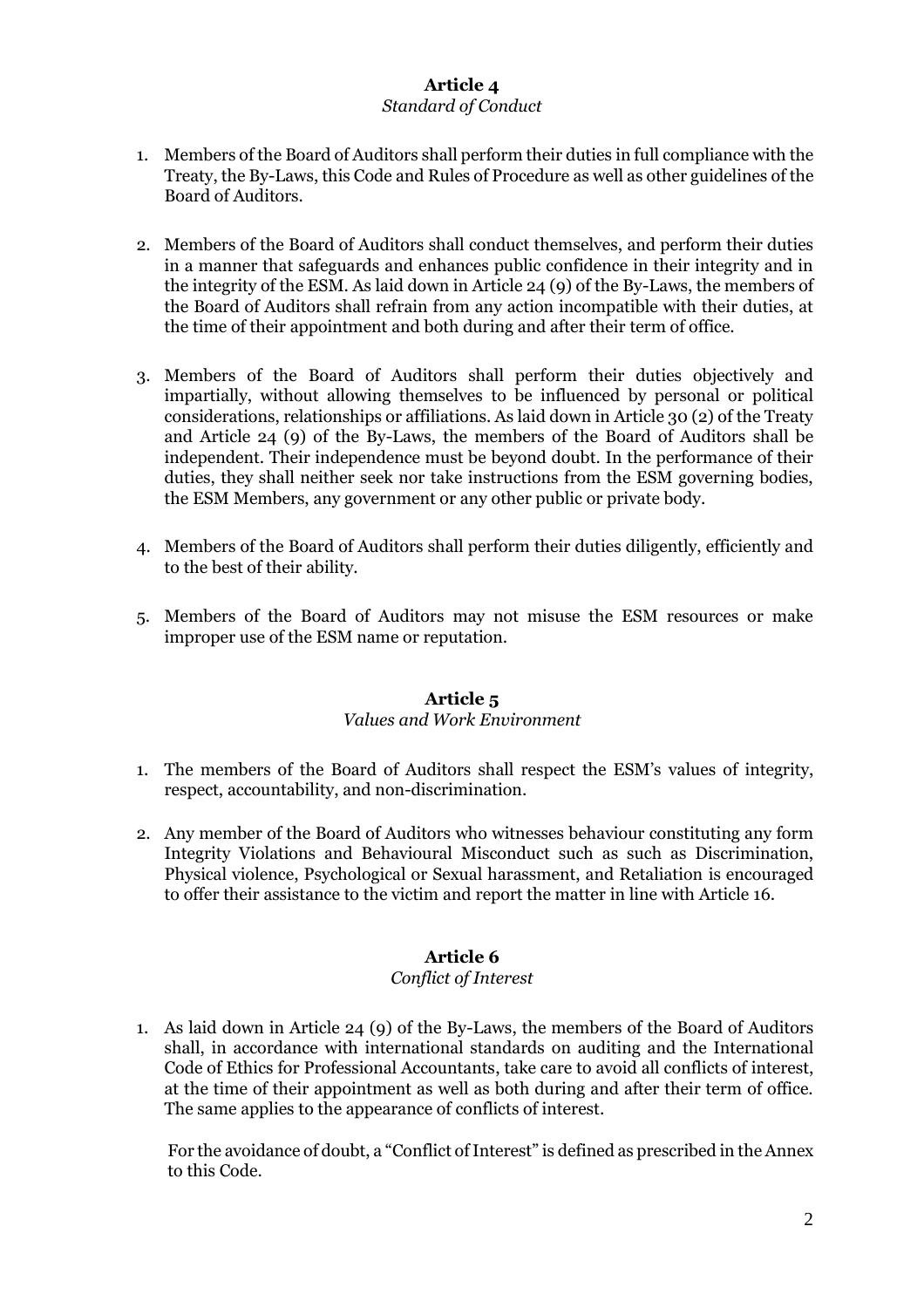- 2. Should a Conflict of Interest concerning an agenda item for consideration by the Board of Auditors arise, a declaration is to made by the respective members of the Board of Auditors under a standing agenda item at each meeting of the Board of Auditors. In such instances, the respective Board of Auditors member shall recuse her/himself from the respective agenda item. Any such declaration shall be included in the minutes of the meeting.
- 3. Whenever a member of the Board of Auditors has a direct or indirect private interest in a person or entity that is a counterparty of the ESM in any borrowing, investment, stability support operation or other activity, he/she shall declare so immediately in writing to the Board of Auditors Chairperson for further guidance on the actions to take and the Secretary General. Such a declaration shall also be required if the private interest arises subsequently to the relevant operation. In the event of doubt or difficulty in determining whether there is a Conflict of Interest, members of the Board of Auditors should refer to the Chairperson of the Board of Auditors for guidance.
- 4. Members of the Board of Auditors shall not avail themselves of professional ESM contacts in order to manage their personal affairs.

## **Article 7**

### External Activities

- 1. Members of the Board of Auditors shall notify the Board of Auditors as well as the Secretary General in writing of any changes in their professional activities during their term of office without delay.
- 2. Members of the Board of Auditors shall not engage in any professional activity (hold other employment or engage in any occupation or profession, or in any business) which is incompatible with the proper performance of their ESM duties or that might create a conflict of interest.

## **Article 8**

### *Public Office*

Members of the Board of Auditors intending to stand for election to public office shall inform in advance the Board of Auditors as well as the Secretary General in writing well before formally standing, usually at least three months ahead of doing so. Depending on the extent of the functions under the said public office, the Secretary General will provide guidance on the actions to take in this regard.

### **Article 9**

### *Gifts and Other Inducements*

- 1. The Board of Auditors shall not tolerate any Integrity Violations, whether in the form of bribery, corruption, collusion or facilitation payments, including the offering, giving, receiving or soliciting directly or indirectly anything of value to influence improperly the actions of Board of Auditors members, members of staff or other parties.
- 2. Members of the Board of Auditors may not apply for, solicit, receive, or accept from any source inside or outside the ESM any advantage or inducement, direct or indirect,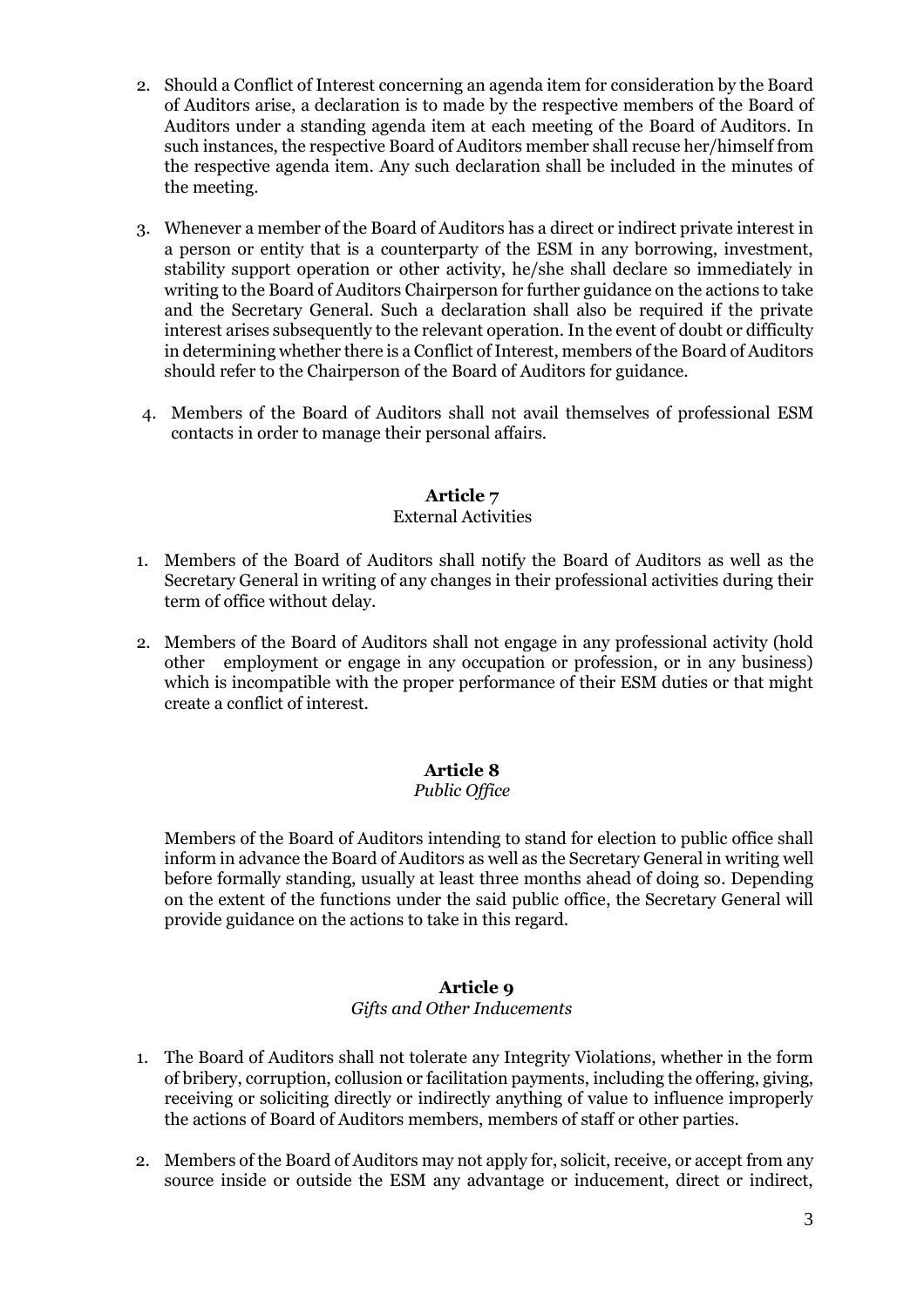which is in any way connected with their mandate or which otherwise might call into question their integrity or the objective and impartial discharge of their duties. Any gifts and other inducements offered in connection with their mandate with the ESM must be declared to the Chairperson of the Board of Auditors and the Secretary General except for gifts with merely token value, which do not need to be declared.

- 3. Members of the Board of Auditors may not accept or receive gifts exceeding a token value of EUR 50, as determined by the Board of Auditors, from any person, organisation, or company with which the ESM does or seeks to do business. This rule shall not be circumvented by the acceptance or receipt of such gifts by family members of the member of the Board of Auditors, instead of by the latter.
- 4. In exceptional circumstances, when refusing to accept a gift may cause offence or embarrassment to the gift-giver or to the ESM, members of the Board of Auditors may accept gifts with a value in excess of the token value determined by the Board of Auditors in consultation with the Secretary General pursuant to paragraph (3) above. However, such gifts shall be declared immediately to the Chairperson of the Board of Auditors and the Secretary General who will provide guidance on how the gift is to be disposed of in order to preserve the highest standards of integrity of the member of the Board of Auditors and the ESM. The Secretary General will keep a register of such gifts.
- 5. Limited hospitality, such as meals, refreshments and receptions may normally be accepted, provided that they are unsolicited, the attendance is related to the duties of the member of the Board of Auditors and the third party, the frequency of such invitations from the third party is not excessive, and the level of expense is reasonable and customary in the particular circumstances. Guidance may be given by the Secretary General in consultation with the Board of Auditors Chairperson, from time to time, on what is acceptable as "reasonable and customary" under this Article.
- 6. Members of the Board of Auditors shall not in the context of their mandate apply for, solicit, receive, or accept any honour, distinction, decoration or award from any government or other public authority without the prior guidance of the Secretary General and consent of the Board of Auditors.

## **Article 10**

## *Duty of Confidentiality*

- 1. Members of the Board of Auditors shall not disclose information that is subject to professional secrecy pursuant to Article 34 of the Treaty. Without prejudice to Article 17 of the By-Laws, they are required to ensure the same level of confidentiality, as indicated by the ESM confidentiality-marking framework when sharing ESM information and documents with their secretariat.
- 2. As laid down in Article 24 (10) of the By-Laws, the members of the Board of Auditors and the experts appointed by it shall keep all non-public information obtained in the performance of their duties in the strictest confidence, both during and after their term of office or appointment.
- 3. The conditions under which documents drawn up or held by the ESM may be communicated to other persons or entities or otherwise disclosed externally are set forth in Article 17 of the By-Laws.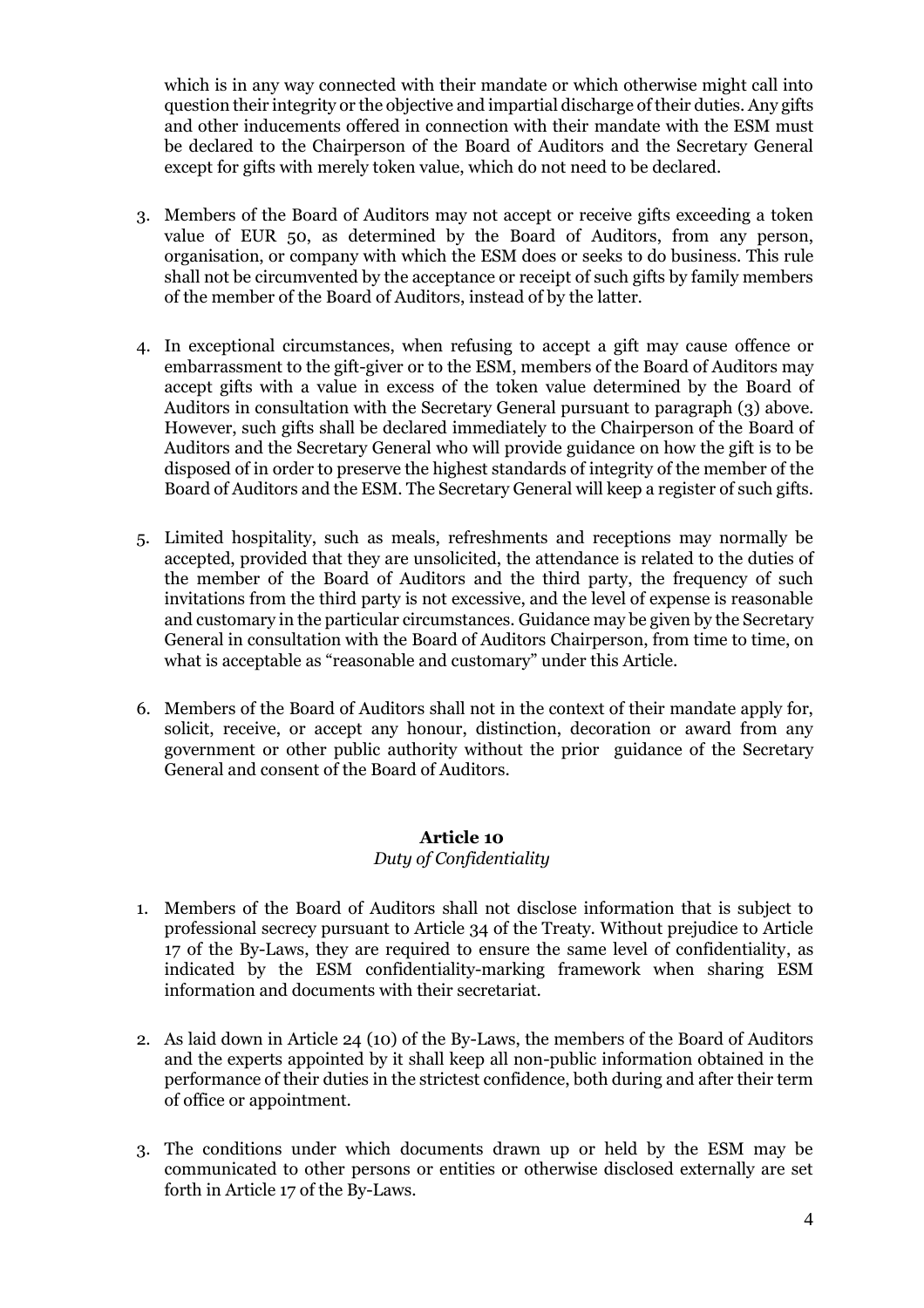- 4. Members of the Board of Auditors shall actively prevent the unintended disclosure of information subject to professional secrecy by reminding colleagues of their duty pursuant to Article 34 of the Treaty.
- 5. Members of the Board of Auditors have the right to intimacy of private life and confidentiality and protection of personal data. The ESM shall not disclose documents or parts of documents that contain personal data of the Board of Auditors members, except when this is permitted under the By-Laws and ESM personal data protection policy, as applicable to the Board of Auditors members.

### **Article 11**

#### *Public Statements and Contacts with the Media*

Except as foreseen in Article 30 (5) of the Treaty and Article 24 (6) of Article 30 (5) of the Treaty and Article 24 (6) of the By-Laws for the publication of its reports, neither the Board of Auditors nor its members shall make any public statements or have any contacts with the media related to the ESM or its activities.

### **Article 12**

### *Inside Information*

- 1. Members of the Board of Auditors shall strictly observe all applicable laws and regulations on insider trading as well as the rules set forth in this Article. The Secretary General may be consulted in case of doubt.
- 2. Members of the Board of Auditors who, in the context or course of their duties, have direct or indirect access to or are in possession of Inside Information shall not disclose such Inside Information to any other person unless such disclosure is made in the normal course of the exercise of their duties as member of the Board of Auditors and may not make use, either directly or indirectly, of such Inside Information in order to carry out, recommend or advise against transactions involving the securities in question, for their own account or for that of third parties.

For the purposes of this Code, "Inside Information" refers to inside information as defined in the Market Abuse Regulation from time to time.

3. Members of the Board of Auditors who reasonably suspect that a transaction might constitute insider trading shall notify the Board of Auditors and the Secretary General without delay.

## **Article 13**

#### *Private Investments*

1. Members of the Board of Auditors shall at all times manage their private financial affairs with full respect for and in compliance with this Code. They shall consider the interests of the ESM and shall ensure that the ESM does not incur reputational risk as a result of the management of their private financial affairs.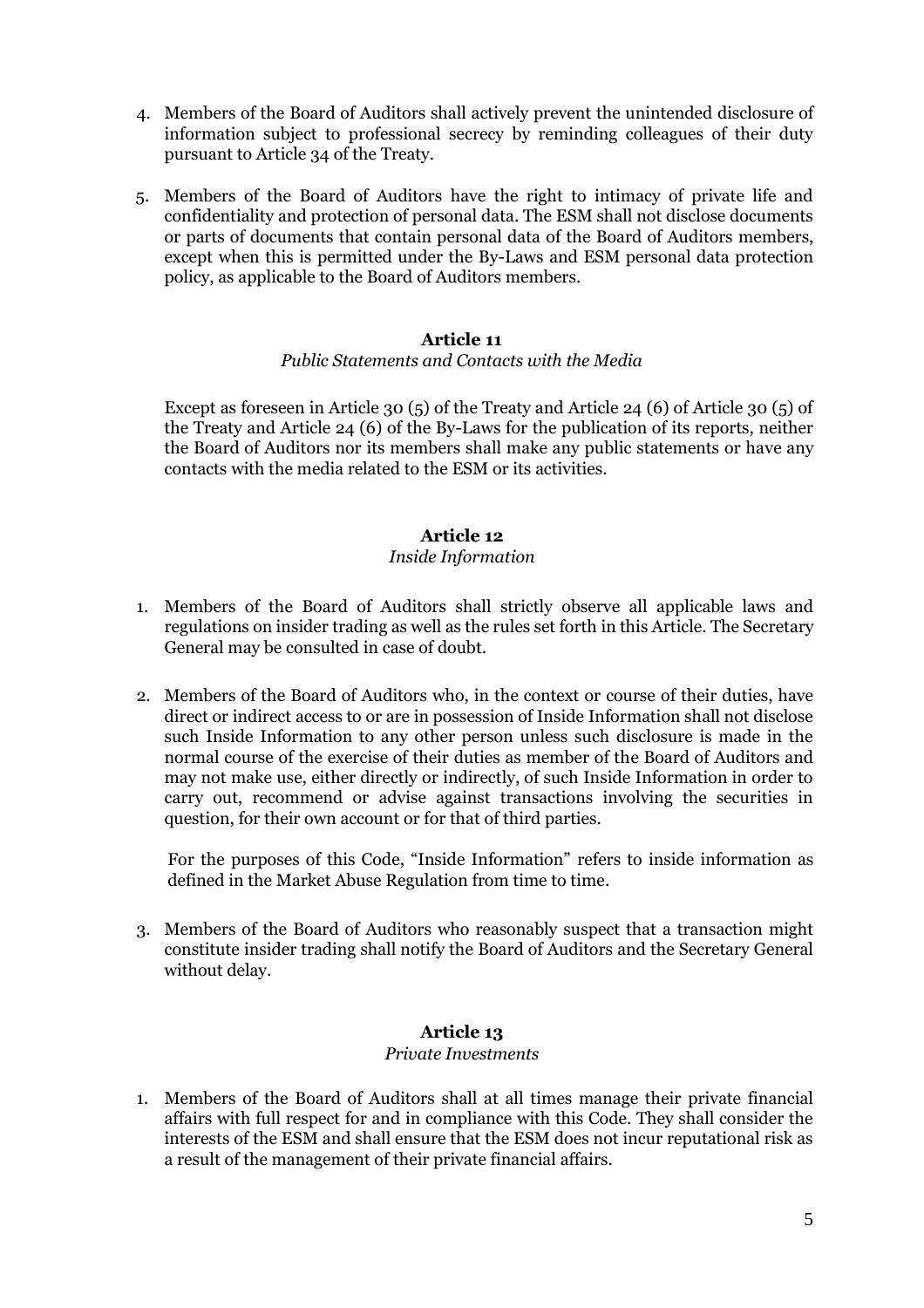2. Members of the Board of Auditors shall immediately report to the Board of Auditors and the Secretary General any private financial activity that might not be in accordance with this Code or that might be, or appears to be, in conflict with their ESM duties.

### **Article 14**

*ESM Property, Assets and Assets and Environmental Impact* 

- 1. Members of the Board of Auditors shall protect and preserve the ESM's property and assets and shall use its resources as efficiently as possible, guarding against waste and abuse.
- 2. It is expressly prohibited to use the ESM's logo and headed notepaper for personal correspondence in order to avoid any risk of confusion between professional and private transactions.
- 3. All rights to any intellectual property created by members of the Board of Auditors or their subject matter experts in the course of their ESM duties belong to the ESM, unless the ESM authorises otherwise. In addition, in the course of their ESM duties, members of the Board of Auditors must not use their own intellectual property, or intellectual property which they claim as their own, on the basis that it was created before joining the ESM or other than in the course of their ESM duties, without first agreeing with the ESM in writing the basis on which they will do so. In the absence of any such prior agreement, all intellectual property of the relevant members of the Board of Auditors which is used in the course of their ESM duties will become the property of the ESM. Intellectual property belonging to the ESM may not be used for private benefit or for the benefit of others, except with appropriate authorisation by the ESM.
- 4. The Board of Auditors is committed to protecting the environment and seeks to follow a prudent approach on environmental matters in the implementation of its mandate.

## **Article 15**

### *Expenses and allowances*

- 1. In line with Article 24 (5) of the By-Laws, members of the Board of Auditors are entitled, at the ESM's expense, to the reimbursement of, or the payment of allowances for travel and office expenses incurred by them in the performance of their duties, in the amounts determined, and adjusted from time to time, by the Board of Directors. The Members of the Board of Auditors shall submit any claim for reimbursement of, or the payment of allowances to the Secretary General in line with Article  $7(2)$  of the Rules of Procedure of the Board of Auditors.
- 2. Expenses not justified by the mandate of the Board of Auditors or not in line with the general principles of the ESM Expenses and Travel policies shall be avoided.

## **Article 16**

### *Reporting of Misconduct*

1. Any member of the Board of Auditors who becomes aware of or suspects an infringement of this Code, including a Serious Misconduct by a Member of the Board of Auditors, is encouraged to report the matter to the Secretary General and the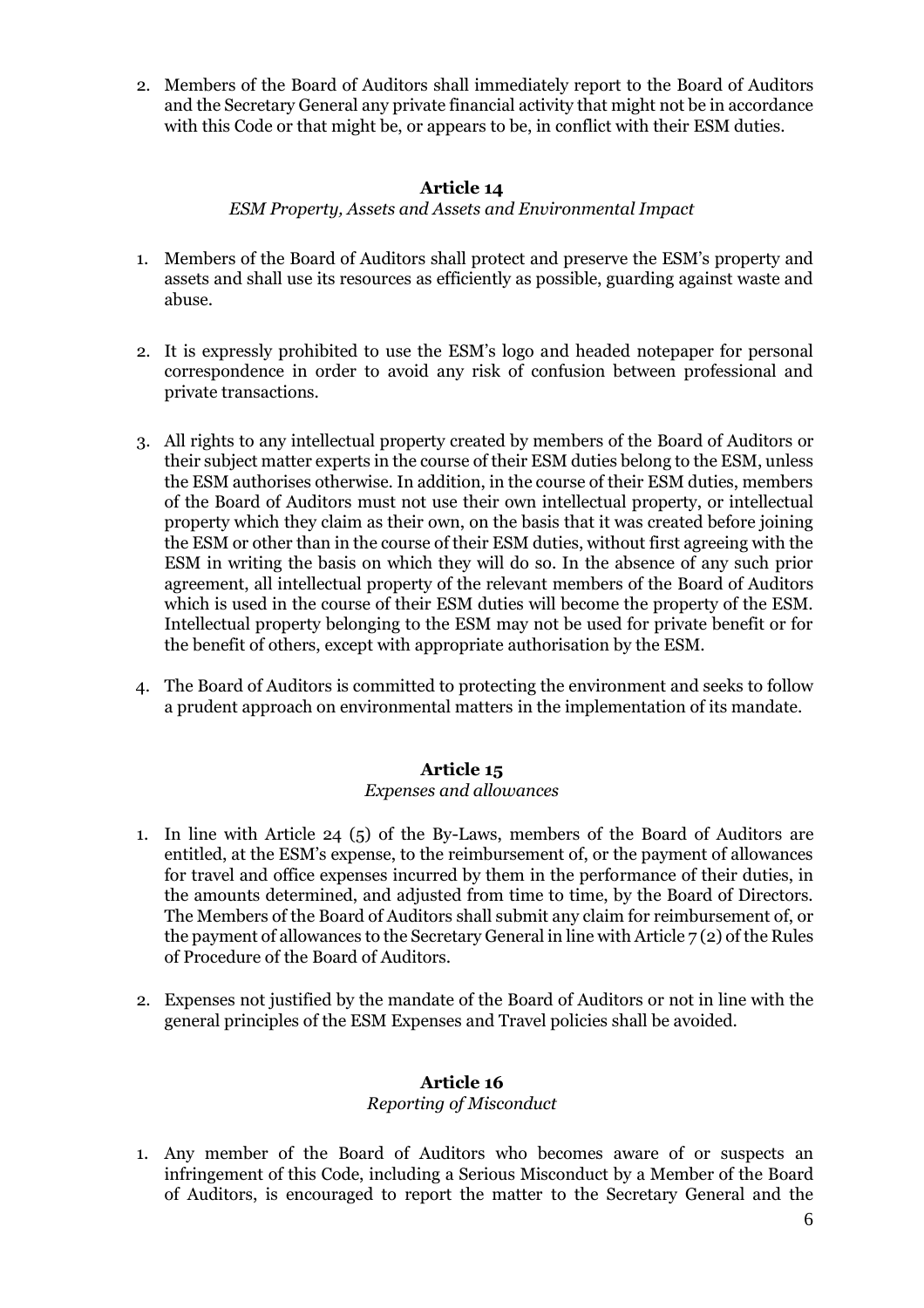Chairperson of the Board of Auditors. All members of the Board of Auditors shall cooperate fully in any official investigation.

- 2. Any member of the Board of Auditors who becomes aware of or suspects a Serious Misconduct on ESM internal matters, is encouraged to report the matter, in good faith to the ESM Compliance Officer. All members of the Board of Auditors shall cooperate fully in any internal investigation of the reported misconduct.
- 3. The ESM protects the identities of Whistleblowers and Witnesses in accordance with the Whistleblower and Witness Protection Policy both during and after investigations. The ESM shall refrain from any Retaliation or reprisal against any members of the Board of Auditors who in good faith reports Misconduct as set out in paragraphs (1) and (2) above.

# **Article 17**

## *Entry into Force and Review*

- 1. The Chairperson of the Board of Auditors shall supervise the adherence to this Code of Conduct.
- 2. This Code shall enter into force on the day it is adopted by the Board of Auditors in line with Article 24 (3).
- 3. This Code shall be subject to revision as and when it is deemed necessary by the Board of Auditors, and usually once every three years.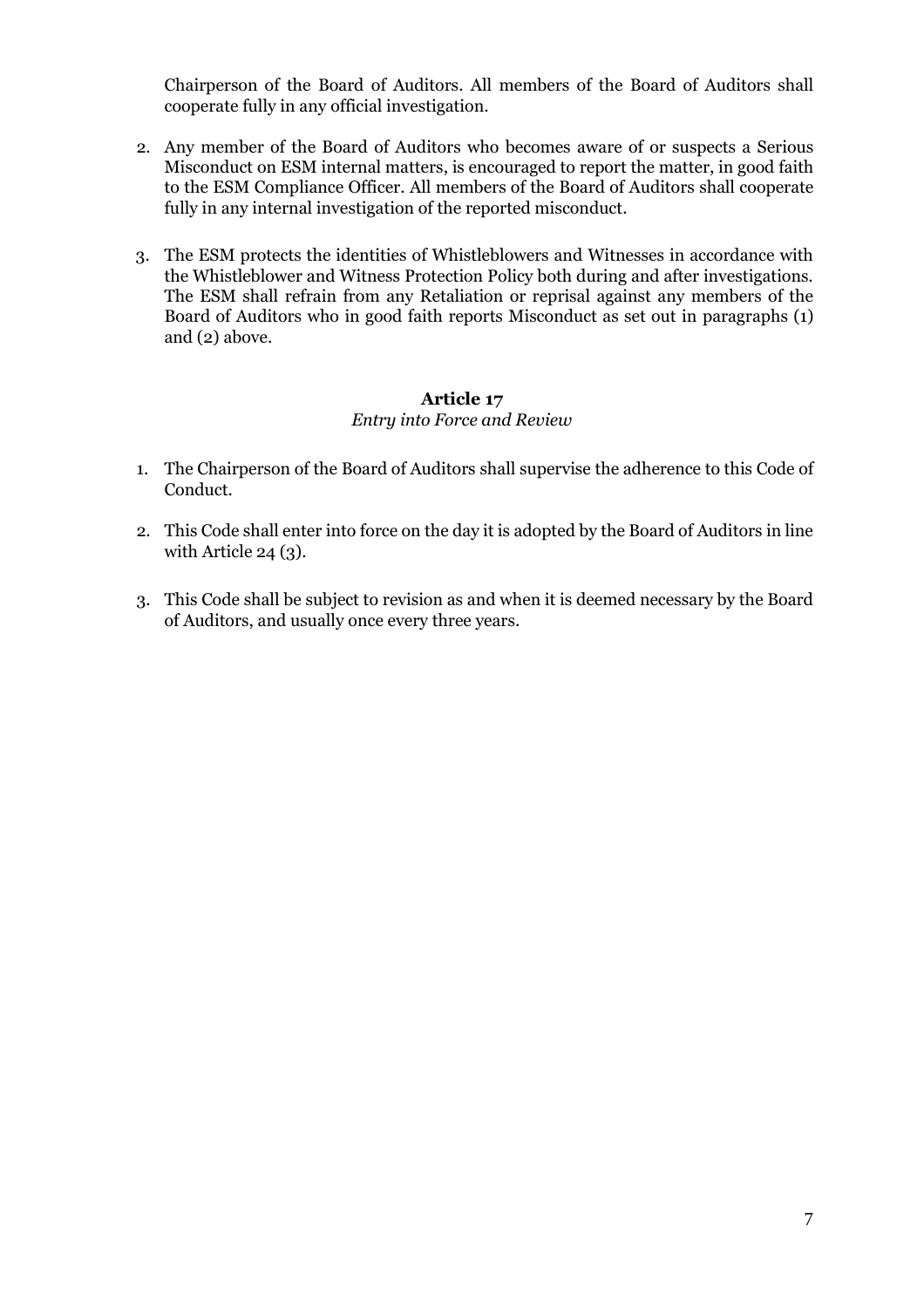#### **Annex: DEFINITIONS**

**Misconduct** is the violation of this Code or any ESM policy, procedure or other internal law whether intentional or not*.*

**Serious Misconduct** includes but is not limited to Integrity Violations and Behavioural Misconduct. Whether misconduct is serious, depends on facts and circumstances, including but not limited to the extent to which the misconduct could adversely affect the integrity, reputation or interests of the ESM, the extent to which the misconduct involves intentional actions or negligence and the duties and responsibilities.

An **Integrity Violation** constitutes Serious Misconduct and is any act or omission which constitutes a failure to adhere to the highest standard of integrity. It includes corrupt, fraudulent, coercive, and collusive practice, abuse, obstructive practice and conflict of interest, as defined below;

**Corrupt practice** is the offering, giving, receiving, or soliciting, directly or indirectly, anything of value to influence improperly the actions of another party;

**Fraudulent practice** is any act or omission, including a misrepresentation, that knowingly or recklessly misleads, or attempts to mislead, a party to obtain a financial or other benefit or to avoid an obligation;

**Coercive practice** is impairing or harming, or threatening to impair or harm, directly or indirectly, any party or the property of the party to influence improperly the actions of a party;

**Collusive practice** is an arrangement between two or more parties designed to achieve an improper purpose, including influencing improperly the actions of another party;

**Obstructive practice** includes deliberately destroying, falsifying, altering, or concealing of evidence material to the investigation of an integrity violation, making false statements with the aim to impede such investigation, failure to comply with requests to provide information, documents or records in connection with such investigation, threatening, harassing or intimidating any party to prevent it from disclosing knowledge of matters relevant to the investigation or from pursuing the investigation.

**Conflict of Interest** means a situation or circumstances in which private interests of members of Board of Auditors influence or may influence the objective and impartial performance of their duties. Private interests include any advantages for members of Board of Auditors, their families or personal acquaintances.

**Behavioural Misconduct** constitutes Serious Misconduct and includes any form of direct or indirect discrimination, physical violence, psychological harassment (also referred to as bullying or mobbing), sexual harassment and retaliation.

**Discrimination** shall be taken to occur where one person, because of their nationality, gender, racial or ethnic origin, religion or belief, health status, age or sexual orientation, is, has been or would be treated less favourably than another person in a comparable situation.